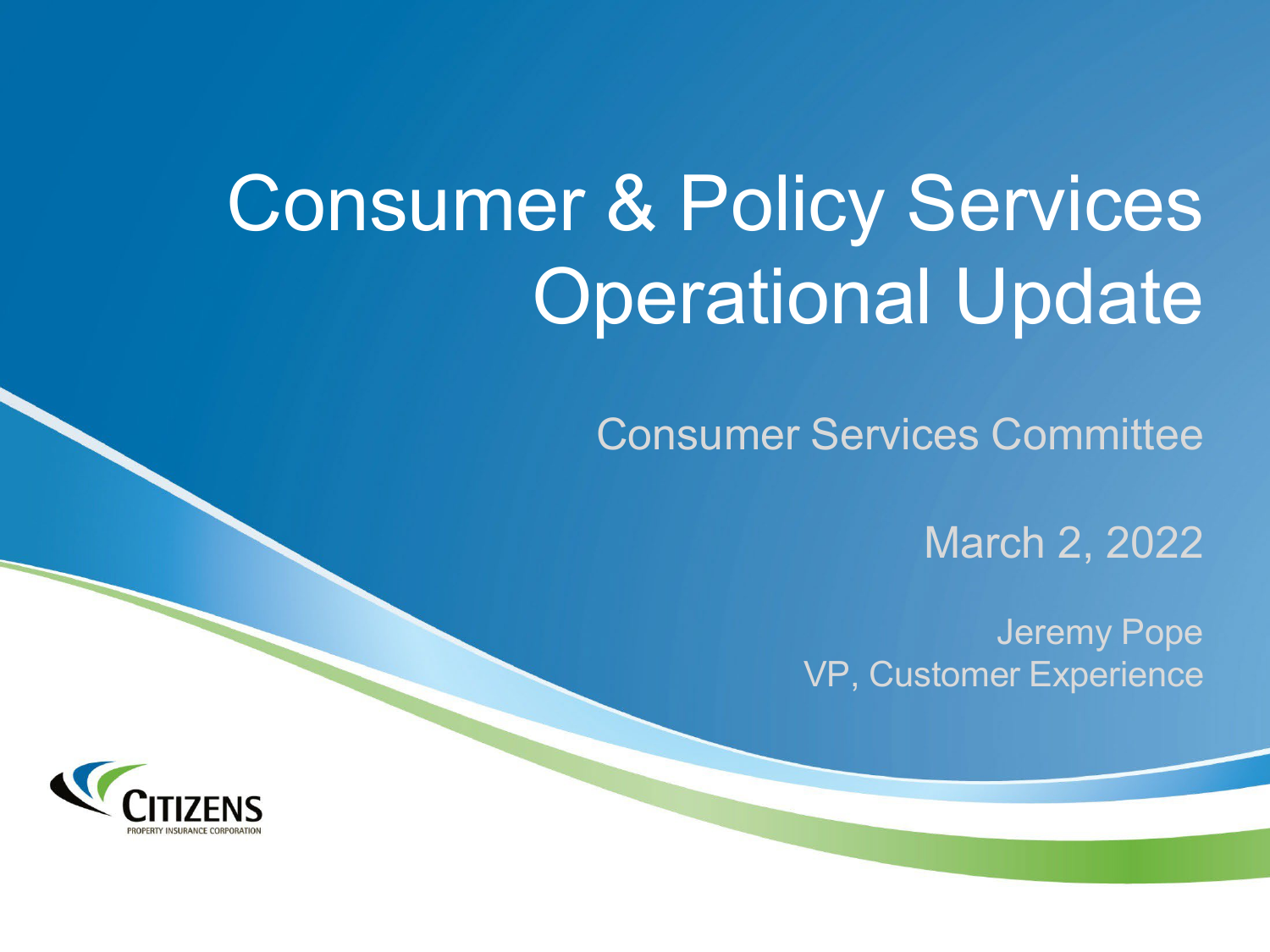## **Customer Care Center**



#### **2021 Customer Care Center Volume**

The Customer Care Center serviced 884,541 phone calls. Team achieved a 96.46% quality average in 2021.

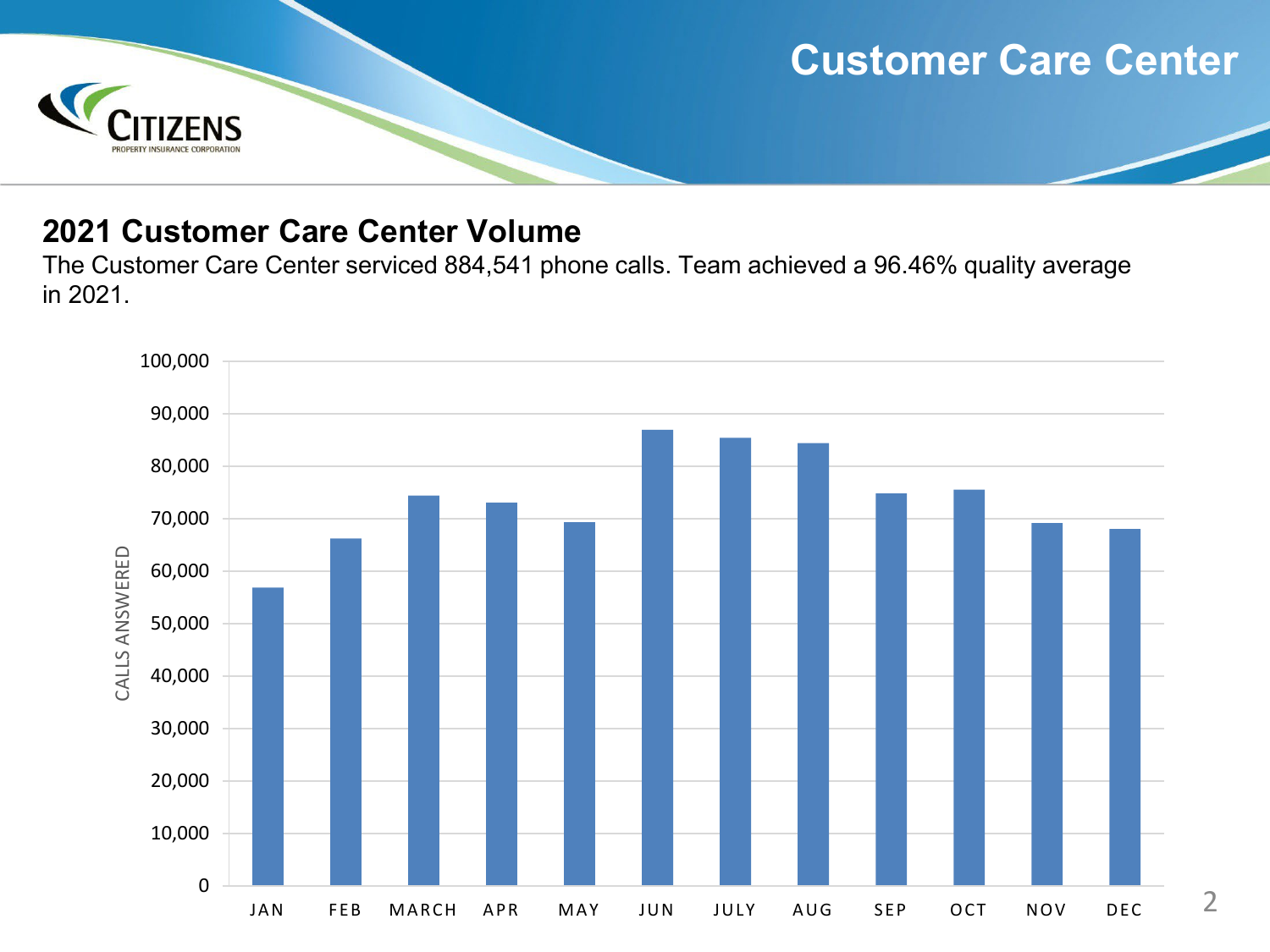# **Customer Care Center**



#### **2021 Top Disposition Codes**

Each call is coded with a disposition code, which captures the nature of the inquiry.

- 1. New Business/Policy Changes
- 2. Policy Status Inquiry
- 3. Cancellation/Non-Renewal
- 4. Payment and Billing
- 5. Underwriting Request Follow-up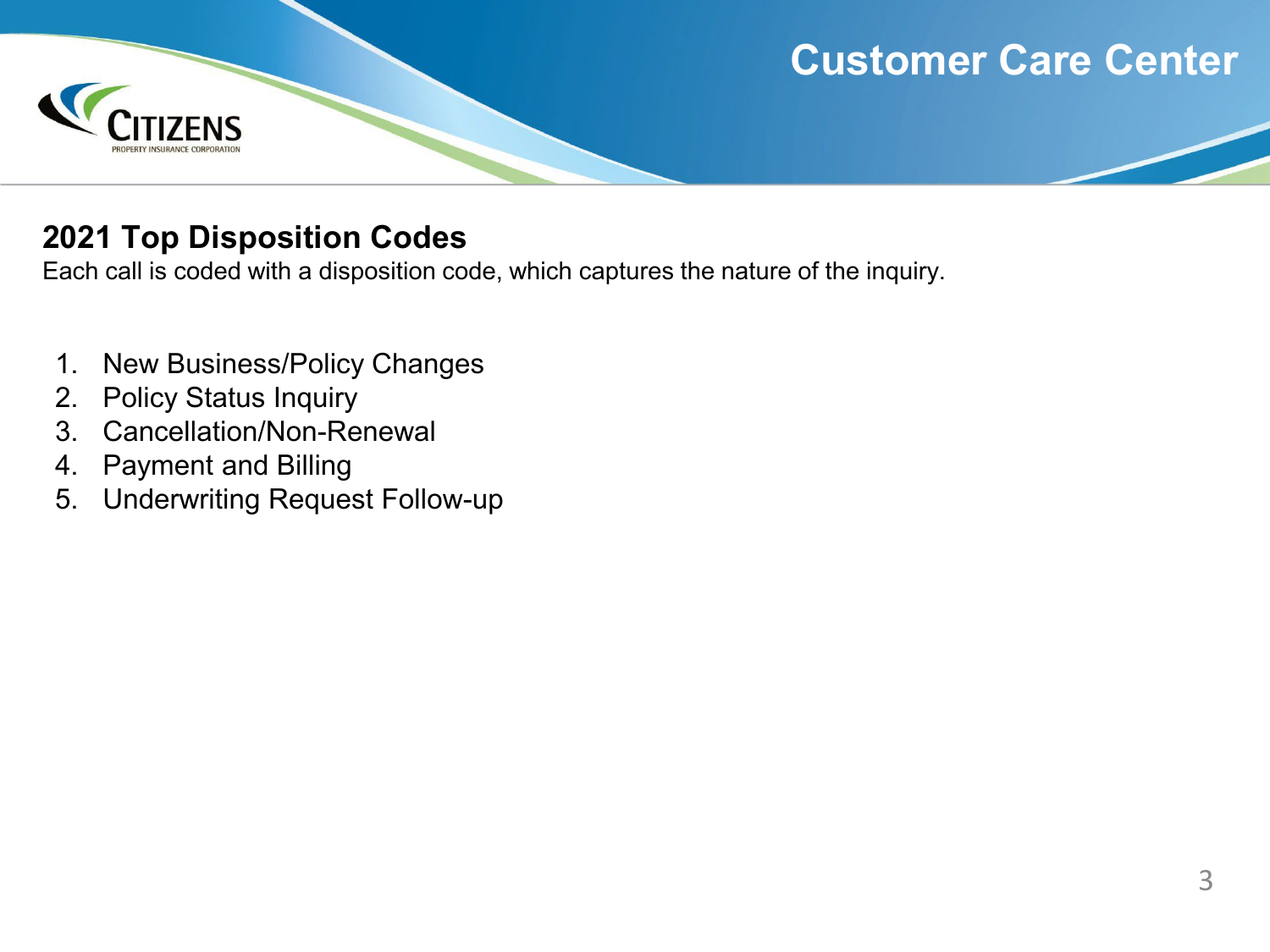

#### **2021 Policy Services Volume**

Policy Services processed 493,843 tasks which help to prep and expedite underwriting cycle times. Team achieved a 99.10% quality average in 2021.

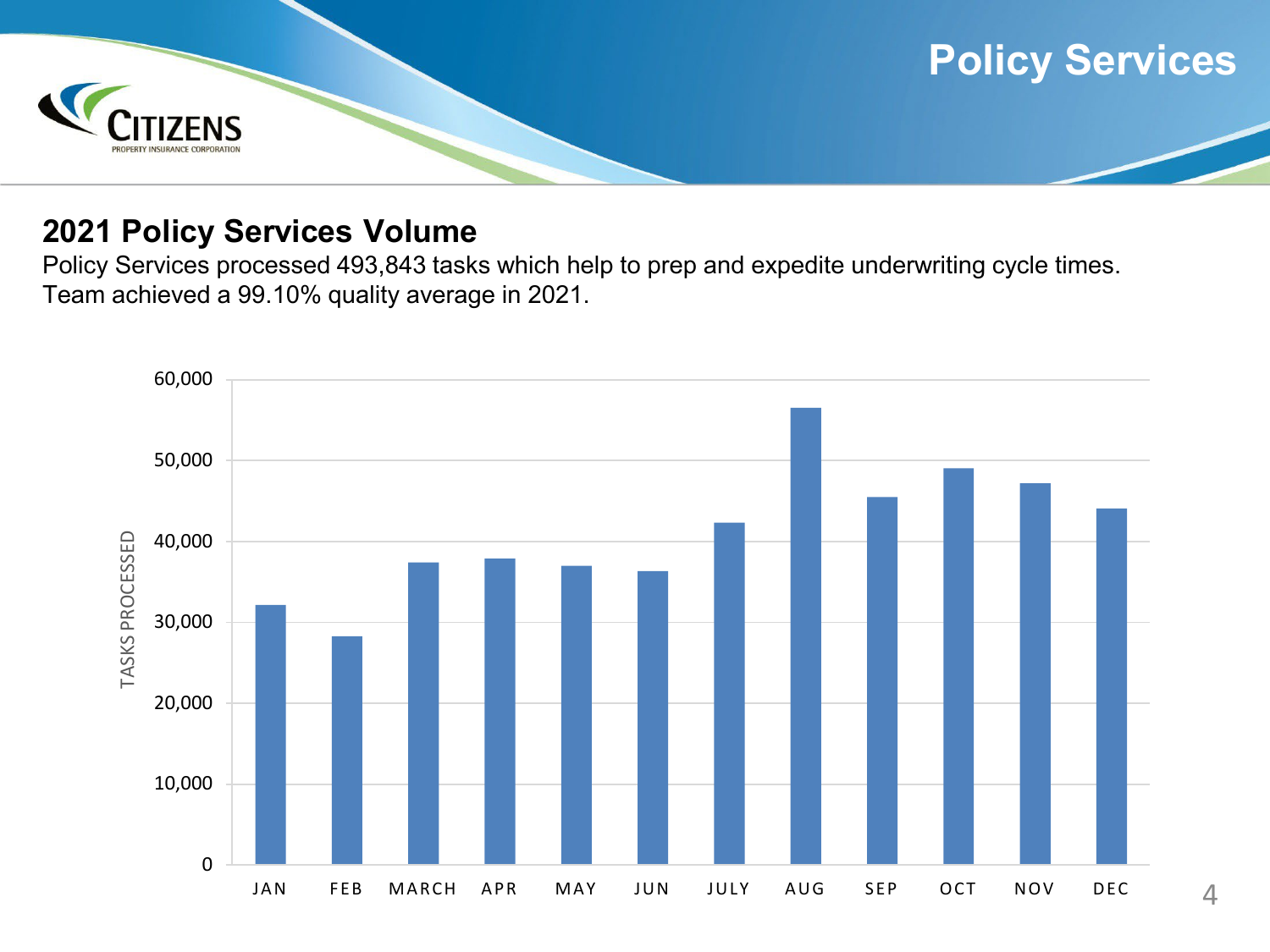

# **Customer Correspondence Team (CCT)**

#### **Correspondence Channels**



Emails received through our website's *Contact Us* feature or in response to a Citizens generated email communication are responded to within a 5 business day turnaround time.



**Mail** 

Direct mail inquiries or complaints are forwarded to the CCT for processing and response within 10 business days.



When a Citizens' employee receives a consumer complaint, the complaint is emailed to the CCT for processing within 5 business days. If the correspondence is a written letter, the original letter must also be forwarded.

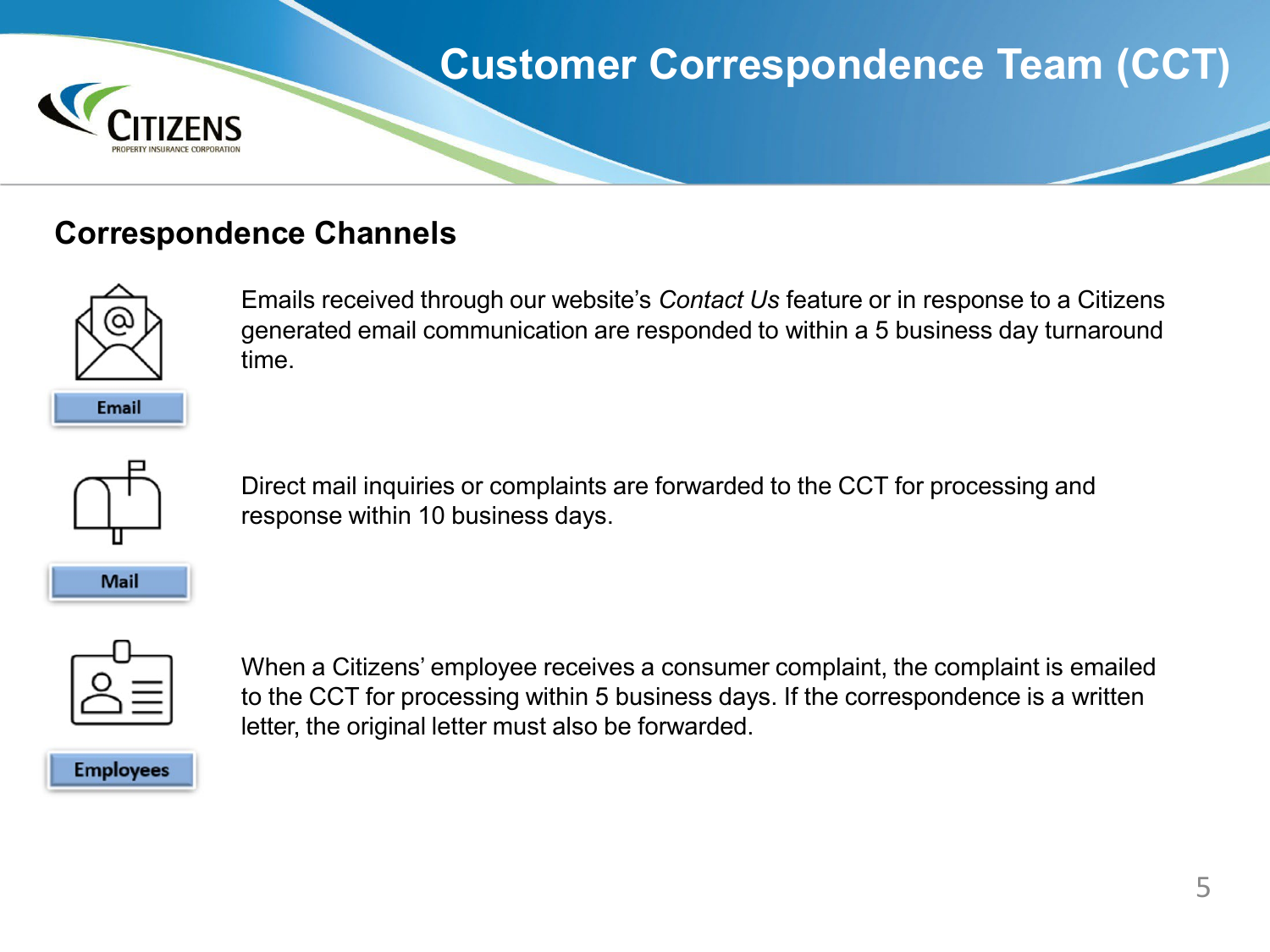

#### **2021 Customer Correspondence Volume**

The CCT processed a total of 16,412 incidents.



6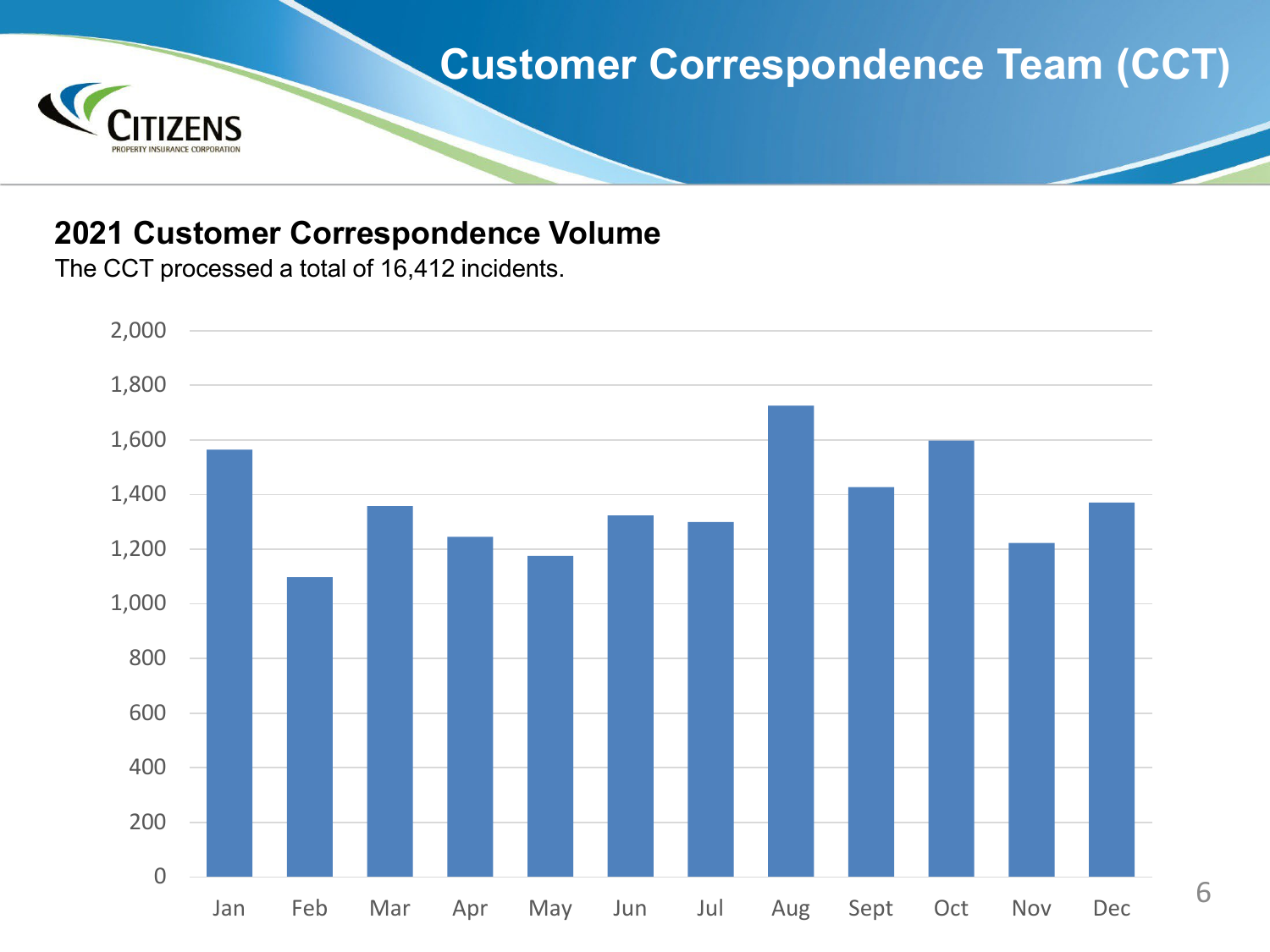

#### **2021 Top Disposition Codes**

Each request is coded with a disposition code, which categorizes the nature of inquiry or complaint.

- 1. Payment and Billing
- 2. Cancellation/Non-Renewal
- 3. Underwriting
- 4. Information Requested
- 5. Agent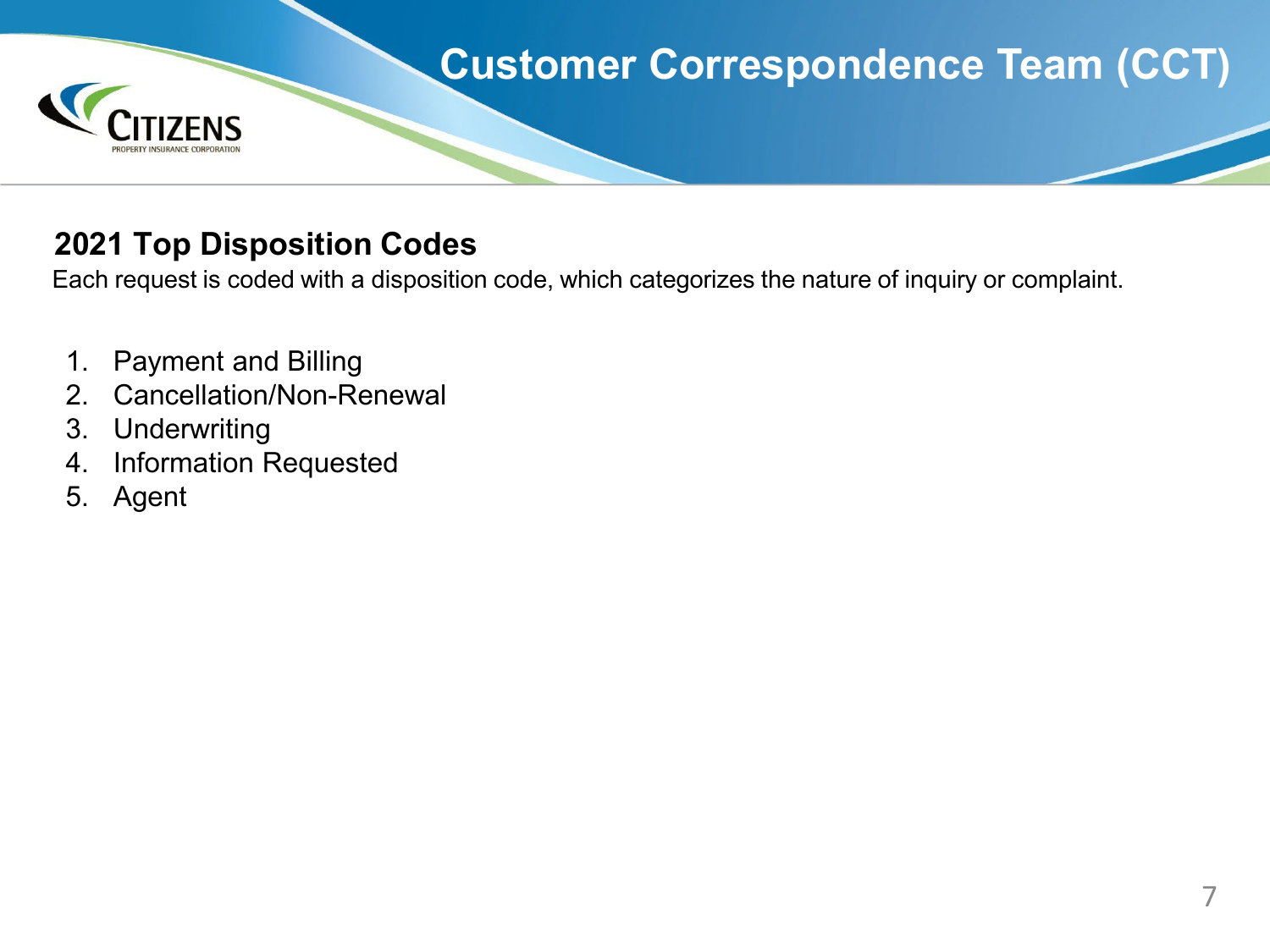

#### **2021 Correspondence Origin Summary**

The CCT processed correspondence received through the following origins.



INCIDENTS PROCESSED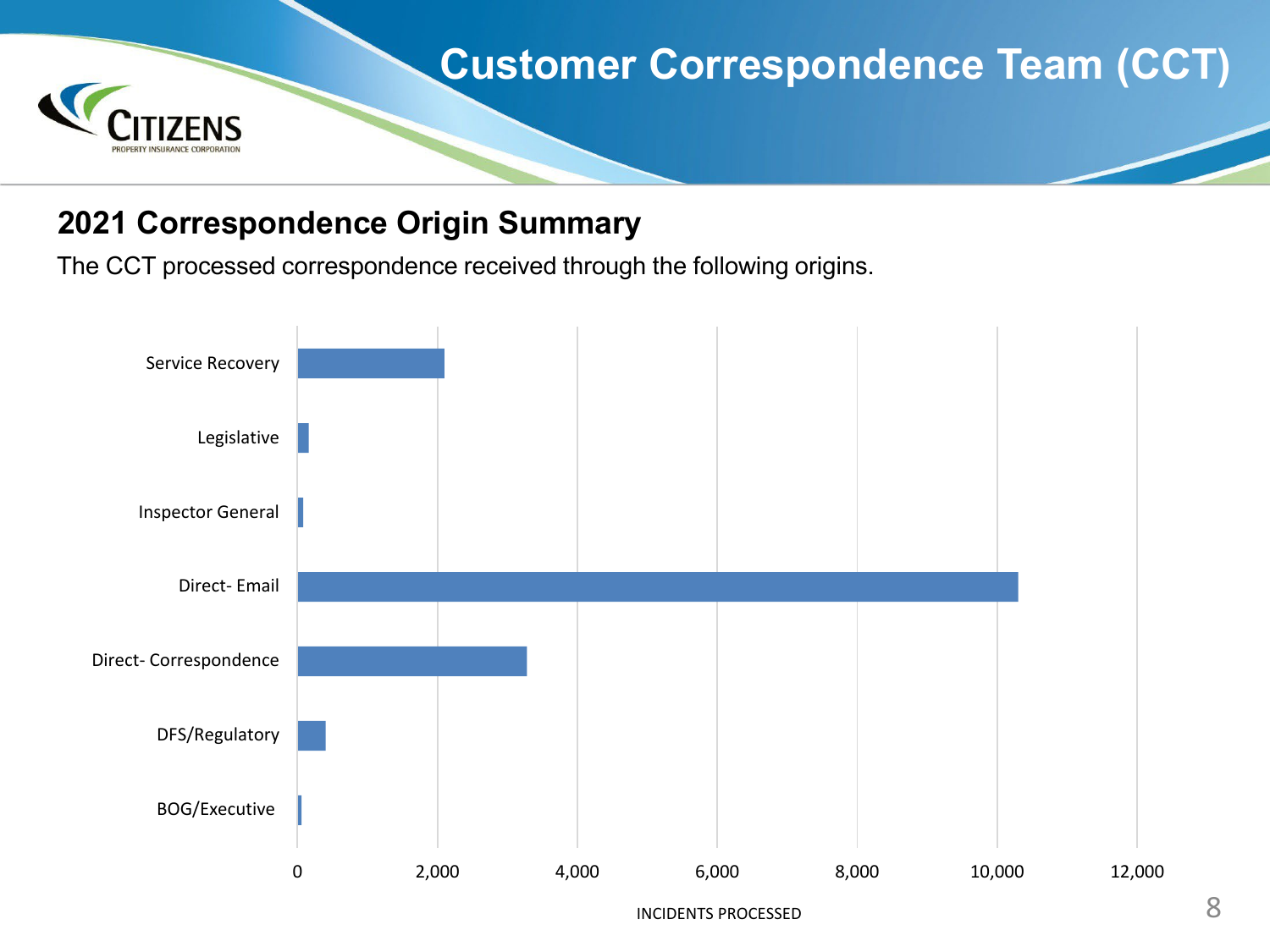

#### **2021 Complaint Summary**

The CCT processed a total of 868 complaints in 2021; 627 Non-Claims and 241 were Claims related. The top disposition codes for these complaints are listed below.

**Top Disposition Codes (Non-Claims)**

- Cancellation/NonRenewal/Insured Request: 55% Cancellation/NonRenewal/Insured Request
- Payment & Billing: 15% Payment & Billing
- Underwriting
- Information Requested: 7% Information Requested
- Agent:

### **Top Disposition Codes (Claims)**



- Denial of Claim
- Information Request: 20% Information Request
- Delays: 13% Delays
- Unsatis. Settlement: 13% Unsatis. Settlement
- Civil Remedy Notification: 9% Civil Remedy Notification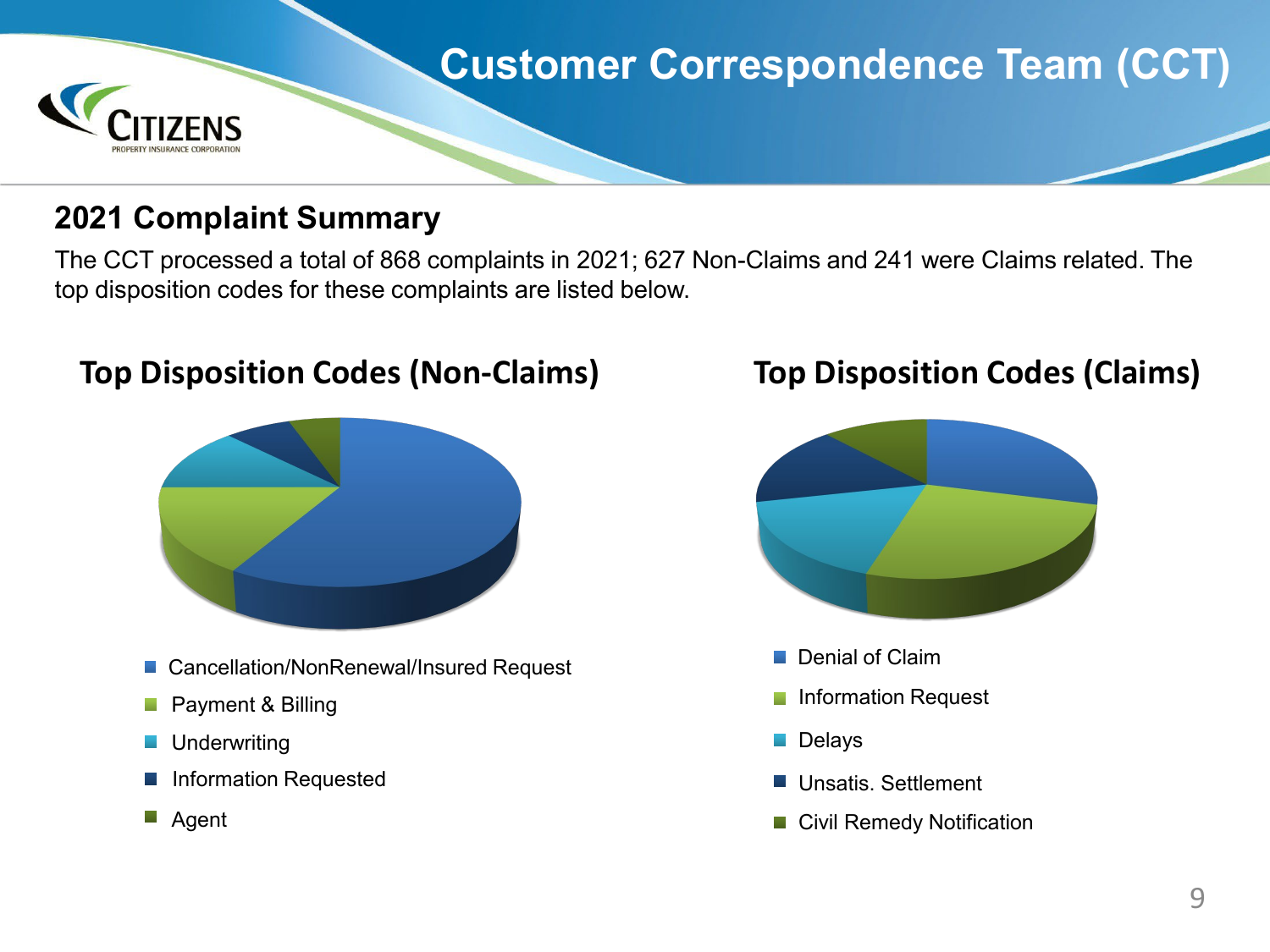

#### **2021 Voice of the Customer Survey Volume**

The VoC completed a total of 14,929 surveys.